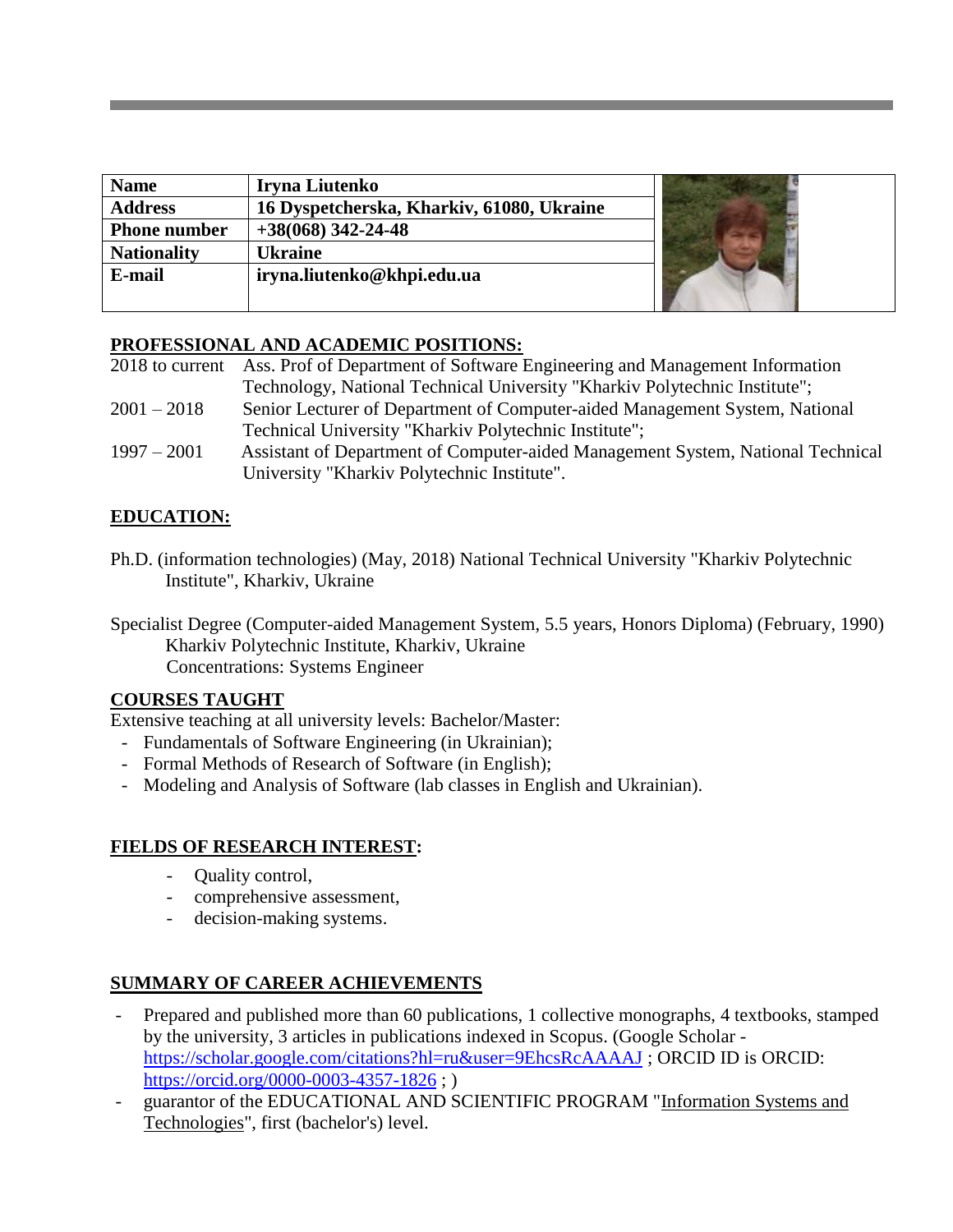#### **PROFESSIONAL MEMBERSHIPS:**

- Full member of the public organization "Ukrainian Scientific and Educational IT Society", Certificate № 19-00039FS.

# **RELATED PUBLICATIONS**

### **Textbooks**

- Навчальний посібник: Аналіз та моделювання проблемно-орієнтованих програмних систем: навчальний посібник / *І.П. Гамаюн, О.Ю. Чередніченко, С.І.Єршова, А.М. Копп, І.В.Лютенко, К.В.Мельник, О.В.Янголенко*. – Харків: НТУ «ХПІ», 2019. – 179 с. Рекомендовано Вченою радою НТУ «ХПІ», протокол № 7 від 05.07.2019 р.
- Methodical recommendation to basics of software engineering laboratory practice (part 1).  $-$ К. В. Мельник, Н. В. Борисова, І. В. Лютенко, С. І. Єршова, П. О. Смолін, М. А. Грінченко – Харків: НТУ «ХПІ», 2019. – 22 с.
- Methodical recommendation to basics of software engineering laboratory practice (part 2). К. В. Мельник, Н. В. Борисова, І. В. Лютенко, С. І. Єршова, П. О. Смолін, М. А. Грінченко – Харків: НТУ «ХПІ», 2019. – 20 с.
- Methodical recommendation to basics of software engineering laboratory practice (part 3). К. В. Мельник, Н. В. Борисова, І. В. Лютенко, С. І. Єршова, П. О. Смолін, М. А. Грінченко – Харків: НТУ «ХПІ», 2019. – 17 с.

#### **Papers**

- Liutenko I. V., Kurasov O. I., Lukinova D. A., Yershova S. I., Semanik A. O. Using the Aggregated Criteria to Evaluate the Software Tests Quality // *Bulletin of the National Technical University "KhPI". Series: System analysis, control and i nformation technology* Вісник Національного технічного університету «ХПІ». Серія: Системний аналіз, управління та інформаційні технології. – Харків: НТУ «ХПІ». –  $2019. - N<sub>2</sub> 2. - C. 70-75.$
- Liutenko I.V., Goloskokova A.O., Kurasov O.I., Lukinova D.A. Information solutions for evaluating the quality of software tests // Science and Education a New Dimension. Natural and Technical Sciences, VII (26), ISSUE: 215, 2019 Dec.. P. 28-31. / електр.документ, режим доступу: https://www.seanewdim.com, ссылка DOI <http://doi.org/10.31174/SEND-NT2019-215VII26>
- Alexander Goloskokov, Irina Liutenko The Problem of Decision-Making in Conditions of Fuzzy Initial Information // Modern Problems of Computer Science and IT-Education: collective monograph / [editorial board K.Melnyk, O.Shmatko]. – Vienna: Premier Publishing s.r.o.,  $2020 - P. 28-42$ . / електр.документ, режим доступу: <https://drive.google.com/file/d/1Z7tfobGzGXi88sJgHeDbk1qMihTlzOuu/view?usp=sharing> , DOI <http://doi.org/10.29013/MelnikK.ShmatkoO.MPCSIE.2020.352>
- Sergey Orekhov, Henadii Malyhon, Irina Liutenko, Tetiana Goncharenko Using Internet News Flows as Marketing Data Component // Proceedings of the 4-th International Conference on Computational Linguistics and intelligent Systems, Vol-2604. P.358-373. / електр.документ, режим доступу: http:// ceur-ws.org/Vol-2604
- Zybin V. I., Liutenko I. V. Designing Information Support for Evaluating the Quality of Embedded Software //

*Bulletin of the National Technical University "KhPI". Series: System analysis, control and i nformation technology* Вісник Національного технічного університету «ХПІ». Серія: Системний аналіз, управління та інформаційні технології. – Харків: НТУ «ХПІ». –  $2020. - N_2$  1(3). – C. 124-130.